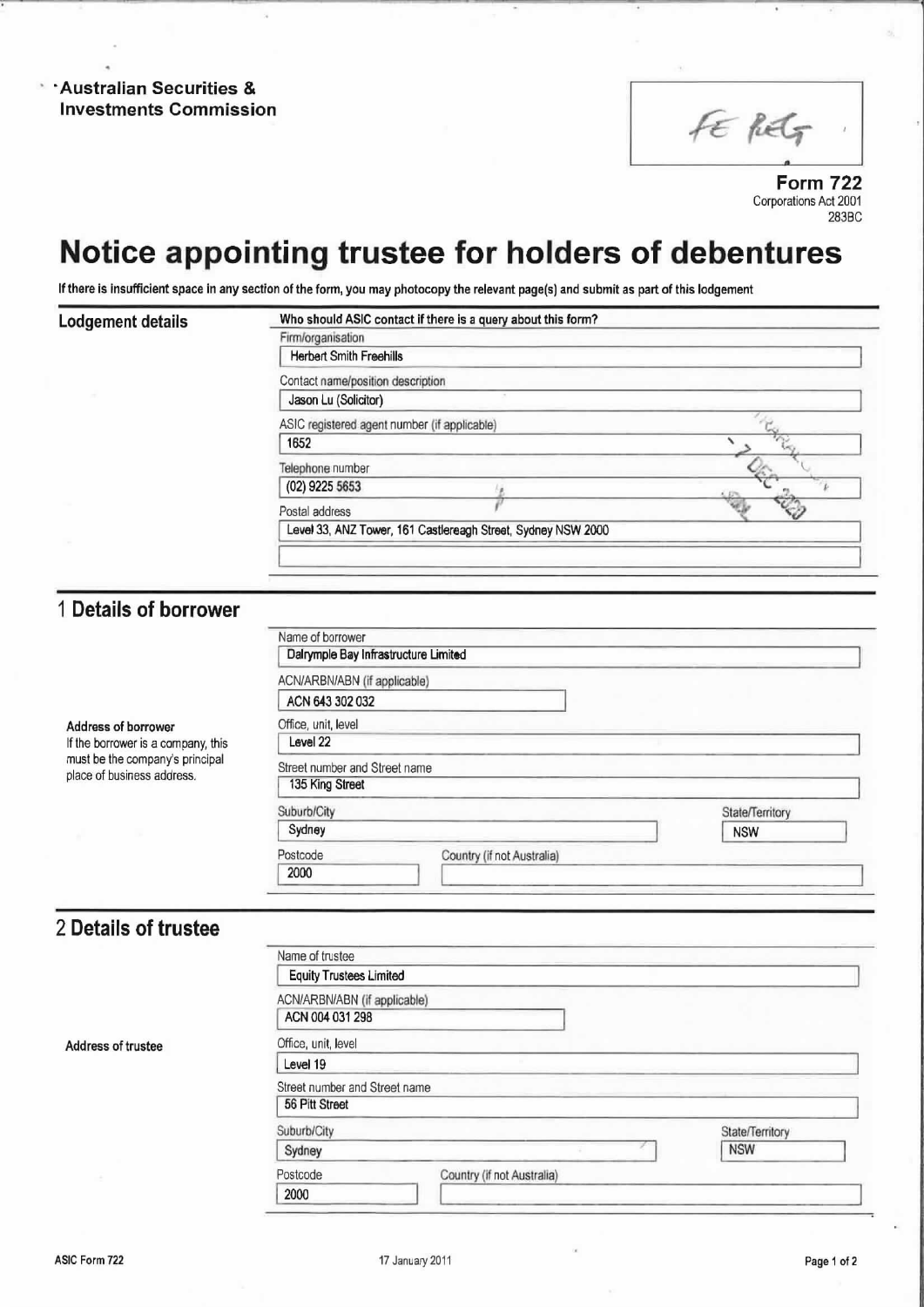### 2 Continued... Details of trustee

| Name of trust                                                                       | Name of trust<br><b>DBI Stapled Notes Trust</b>                                                                        |  |  |
|-------------------------------------------------------------------------------------|------------------------------------------------------------------------------------------------------------------------|--|--|
|                                                                                     | Appointment date of the trustee<br>10<br>$\overline{2}$<br>0<br>D]<br>[M<br>[D<br>Mj<br>ſY<br>Y]                       |  |  |
|                                                                                     | Date of trust deed<br>$\overline{\mathbf{2}}$<br>$\pmb{0}$<br>[M<br>M<br>Y<br>D<br>ſY<br>ID                            |  |  |
| Signature<br>This form must be signed by a director<br>or secretary of the company. | Name<br>Michael John Ryan<br>Capacity<br>Secretary<br>Director<br>Signature<br>Date signed<br>о<br>D)<br>M<br>ſD<br>[M |  |  |

Lodgement

Send completed and signed forms to:<br>Australian Securities and Investments Commission, GPO Box 9827 in your capital city.

For more information

Web www.asic.gov.au Need help? www.asic.gov.au/question Telephone 1300 300 630